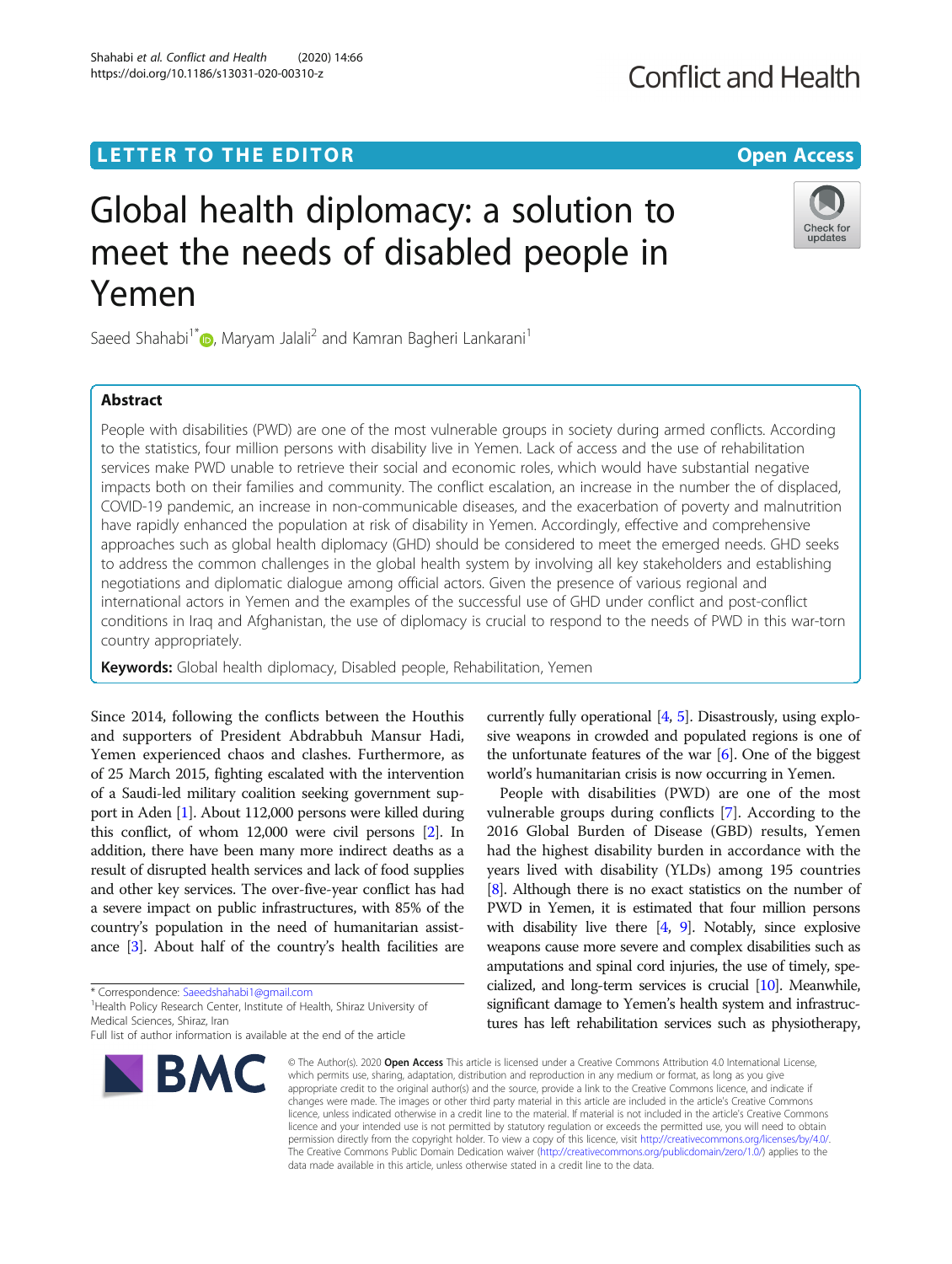prosthetics and orthotics, and occupational therapy unavailable [[7](#page-2-0)]. Lack of access to rehabilitation services makes PWD unable to retrieve their social and economic roles, which can have substantial negative impacts both on their families and community.

In response, several international organizations such as Humanity and Inclusion (also known as Handicap International) have initiated various programs to strengthen the rehabilitation services in Yemen [\[10](#page-2-0)]. Humanity and Inclusion is providing rehabilitation services to PWD and those injured through mobile and fixed disability teams, and it also operates in nine health centers to meet the needs of the vulnerable groups, especially PWD [\[11](#page-2-0)]. The UN Children's Fund (UNICEF) is another active actor in this field in Yemen, with a strong focus on children with disabilities [\[12\]](#page-2-0). For example, over 100 children with disability across the country have received psychosocial and rehabilitation services such as physical therapy and assistive devices [[12](#page-2-0)]. The International Committee of the Red Cross (ICRC) also helps PWD in Yemen by promoting physical rehabilitation centers in four cities (in Sana'a, Aden, Mukalla, and Taiz), including supplying prostheses and orthoses [[13\]](#page-2-0).

Despite all the efforts, the conflict escalation in recent years, the increase in the number of displaced residents [[14\]](#page-2-0), the COVID-19 pandemic, increases in noncommunicable diseases such as Neonatal Congenital Anomalies [\[15](#page-2-0)], and the exacerbation of poverty and malnutrition [[16\]](#page-3-0) have rapidly enhanced the population at risk of disability in Yemen. Accordingly, it is necessary to respond effectively to the needs of PWD in this war-torn country by adopting effective international policies and tools such as global health diplomacy (GHD). GHD seeks to address the common challenges in the global health system by involving all key stakeholders and establishing negotiations and diplomatic dialogues among the official actors [\[17](#page-3-0)]. As presented in Fig. 1, GHD consists of three levels (namely core diplomacy, multi-stakeholder diplomacy, and informal diplomacy) [[18](#page-3-0)].

Some examples of the successful use of GHD include multilateral tuberculosis programs in Iraq, in which international collaborations and diplomatic efforts led to better coverage and access to tuberculosis services [[19\]](#page-3-0). A study in Afghanistan showed how GHD strengthened the implementation and delivery of the international health programs under conflict and post-conflict conditions [[20](#page-3-0)]. A key element of GHD is to ensure that all targeted individuals, especially vulnerable groups such as PWD, have access to health services in crisis settings [[21](#page-3-0)].

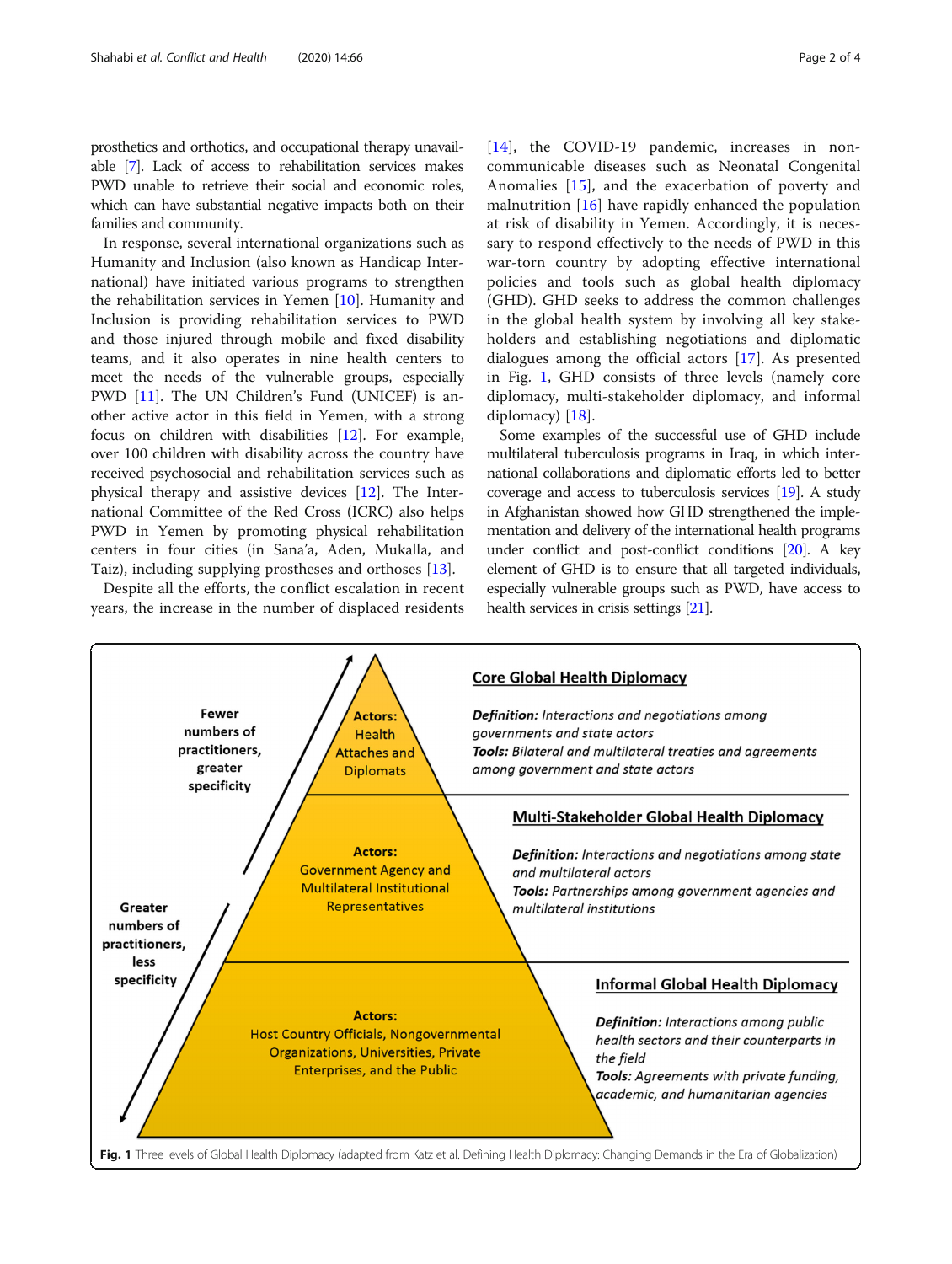<span id="page-2-0"></span>In accordance with the three levels of GHD pyramid, the core diplomacy implies negotiations and interactions among governments and international organizations to reach an agreement [[18\]](#page-3-0). Therefore, addressing the challenges of PWD in Yemen at the high-level of UN and WHO meetings, such as Prevention and Control of Non-Communicable Diseases and The Paris Declaration on Aid Effectiveness [\[22,](#page-3-0) [23\]](#page-3-0), could facilitate greater involvement of state actors and international cooperation. Furthermore, at the multi-stakeholder diplomacy level, the active participation of relevant national ministries such as the Ministry of Health, the Ministry of Foreign Affairs, academics, national research centers, and also regional organizations (such as The WHO Regional Office for the Eastern Mediterranean) is of great importance to receive advocacy, conduct research studies, hold international conferences, and influence the negotiations and policies of other countries [[18](#page-3-0)]. In this regard, Rehabilitation 2030: A call for action, developed by the WHO, considers effective cooperation between stakeholders and the receipt of foreign assistance as a prerequisite for the provision of rehabilitation services to PWD, especially in poor countries [[24](#page-3-0)]. In accordance with the third level of the pyramid (informal diplomacy), organizing and empowering the PWD campaigns, nongovernmental organizations, and other private institutions as well as proper interaction with foreign counterparts can be a stimulus to this dimension  $[18]$  $[18]$ . Campaigns against alcohol and tobacco consumption are some successful examples in this regard [\[23\]](#page-3-0).

Numerous meetings and summits on Yemen are held annually worldwide to try and establish peace and respond to the needs of individuals as incorporating the PWD-related issues in diplomatic negotiations can facilitate an optimal response to the rising needs. However, increased awareness about the challenges of PWD and potential solutions is also needed among diplomats and others involved in such efforts. Rehabilitation experts, relevant non-governmental organizations, and patient councils must be involved in meetings to provide a clear picture of the needs of PWD in conflicts such as Yemen. In general, international collaboration via active health diplomacy is required to deal with the PWD challenges in war-torn Yemen.

#### Abbreviations

GBD: Global Burden of Disease; YLDs: Years lived with disability; UNICEF: United Nations International Children's Emergency Fund; ICRC: International Committee of the Red Cross; GHD: Global Health Diplomacy

#### Acknowledgements

None.

#### Authors' contributions

All authors participated in the design, writing, and rewriting of the manuscript. The author(s) read and approved the final manuscript.

# Funding

None.

Availability of data and materials Not applicable

Ethics approval and consent to participate Not applicable.

#### Consent for publication

Not applicable.

# Competing interests

I declare no competing interests.

#### Author details

<sup>1</sup> Health Policy Research Center, Institute of Health, Shiraz University of Medical Sciences, Shiraz, Iran. <sup>2</sup> Rehabilitation Research Center, Department of Orthotics and Prosthetics, School of Rehabilitation Sciences, Iran University of Medical Sciences, Tehran, Iran.

### Received: 30 July 2020 Accepted: 18 September 2020 Published online: 24 September 2020

#### References

- 1. El Bcheraoui C, Jumaan AO, Collison ML, Daoud F, Mokdad AH. Health in Yemen: losing ground in war time. Glob Health. 2018;14(1):42.
- 2. Yemen's rebels: Saudi coalition airstrike kills 13 civilians. [https://apnews.com/](https://apnews.com/b7f039269a394b7aa2b46430e3d9b6bc) [b7f039269a394b7aa2b46430e3d9b6bc](https://apnews.com/b7f039269a394b7aa2b46430e3d9b6bc). Accessed 25 July 2020.
- 3. World Food Programme. WFP Yemen Situation Report. [https://reliefweb.int/](https://reliefweb.int/sites/reliefweb.int/files/resources/YEMEN_%20This%20is%20the%20world%27s%20largest%20food%20crisis_.pdf) [sites/reliefweb.int/files/resources/YEMEN\\_%20This%20is%20the%20world%2](https://reliefweb.int/sites/reliefweb.int/files/resources/YEMEN_%20This%20is%20the%20world%27s%20largest%20food%20crisis_.pdf) [7s%20largest%20food%20crisis\\_.pdf.](https://reliefweb.int/sites/reliefweb.int/files/resources/YEMEN_%20This%20is%20the%20world%27s%20largest%20food%20crisis_.pdf) Accessed 25 July 2020.
- 4. Yemen: 2019 Humanitarian Needs Overview 2019. [https://reliefweb.int/](https://reliefweb.int/report/yemen/yemen-2019-humanitarian-needs-overview-enar) [report/yemen/yemen-2019-humanitarian-needs-overview-enar.](https://reliefweb.int/report/yemen/yemen-2019-humanitarian-needs-overview-enar) Accessed 25 July 2020.
- 5. MSF hospital destroyed by airstrike. [https://www.msf.org/yemen-msf](https://www.msf.org/yemen-msf-hospital-destroyed-airstrikes)[hospital-destroyed-airstrikes](https://www.msf.org/yemen-msf-hospital-destroyed-airstrikes). Accessed 25 July 2020.
- 6. Dathan J. Explosive Violence Monitor 2018. Action on Armed Violence: London; 2019. [https://aoav.org.uk/wp-content/uploads/2019/05/Explosive-](https://aoav.org.uk/wp-content/uploads/2019/05/Explosive-Violence-Monitor-2018-v5.pdf)[Violence-Monitor-2018-v5.pdf.](https://aoav.org.uk/wp-content/uploads/2019/05/Explosive-Violence-Monitor-2018-v5.pdf)
- 7. Death Sentence to Civilians: The Long-Term Impact of Explosive Weapons in Populated Areas in Yemen. Lyon: Humanity & Inclusion; 2019. [https://](https://blog.hi.org/wp-content/uploads/2020/06/Study2020_Rapport-YEMEN-EWIPA_EN_Web.pdf) [blog.hi.org/wp-content/uploads/2020/06/Study2020\\_Rapport-YEMEN-](https://blog.hi.org/wp-content/uploads/2020/06/Study2020_Rapport-YEMEN-EWIPA_EN_Web.pdf)[EWIPA\\_EN\\_Web.pdf.](https://blog.hi.org/wp-content/uploads/2020/06/Study2020_Rapport-YEMEN-EWIPA_EN_Web.pdf)
- 8. Vos T, Abajobir AA, Abate KH, Abbafati C, Abbas KM, Abd-Allah F, et al. Global, regional, and national incidence, prevalence, and years lived with disability for 328 diseases and injuries for 195 countries, 1990–2016: a systematic analysis for the global burden of disease study 2016. Lancet. 2017;390(10100):1211–59.
- 9. Yemen conflict death toll nears 650, with UN rights office spotlighting the plight of 3 million disabled. UN News. [https://news.un.org/en/](https://news.un.org/en/story/2015/05/497832-yemen-conflict-death-toll-nears-650-un-rights-office-spotlighting-plight-3) [story/2015/05/497832-yemen-conflict-death-toll-nears-650-un-rights](https://news.un.org/en/story/2015/05/497832-yemen-conflict-death-toll-nears-650-un-rights-office-spotlighting-plight-3)[office-spotlighting-plight-3](https://news.un.org/en/story/2015/05/497832-yemen-conflict-death-toll-nears-650-un-rights-office-spotlighting-plight-3). Accessed 25 July 2020.
- 10. Urgent need for rehabilitation services in Yemen. Lyon: Humanity & Inclusion. [https://humanity-inclusion.org.uk/en/news/urgent-need-for](https://humanity-inclusion.org.uk/en/news/urgent-need-for-rehabilitation-services-in-yemen)[rehabilitation-services-in-yemen.](https://humanity-inclusion.org.uk/en/news/urgent-need-for-rehabilitation-services-in-yemen) Accessed 25 July 2020.
- 11. Yemen. Lyon: Humanity & Inclusion. <https://hi.org/en/country/yemen>. Accessed 25 July 2020.
- 12. Qasim A: Aswan: the Cinderella of Yemen. 2018. [https://www.unicef.org/](https://www.unicef.org/yemen/stories/aswan-cinderella-yemen) [yemen/stories/aswan-cinderella-yemen](https://www.unicef.org/yemen/stories/aswan-cinderella-yemen).
- 13. The scars of war: Yemen's disabled. Geneva: International Committee of The Red Cross; 2016. [https://www.icrc.org/en/document/scars-war](https://www.icrc.org/en/document/scars-war-yemens-disabled)[yemens-disabled](https://www.icrc.org/en/document/scars-war-yemens-disabled).
- 14. Conflict affected Yemenis homeless & desperately struggling to find safe shelter - urgent support needed. New York: Reliefweb. [https://reliefweb.int/](https://reliefweb.int/report/yemen/conflict-affected-yemenis-homeless-desperately-struggling-find-safe-shelter-urgent) [report/yemen/conflict-affected-yemenis-homeless-desperately-struggling](https://reliefweb.int/report/yemen/conflict-affected-yemenis-homeless-desperately-struggling-find-safe-shelter-urgent)[find-safe-shelter-urgent.](https://reliefweb.int/report/yemen/conflict-affected-yemenis-homeless-desperately-struggling-find-safe-shelter-urgent) Accessed 25 July 2020.
- 15. Abol-Gaith FM, Ismail NA, Al-Mutawakel AA. The Neonatal Congenital Anomalies: Incidence and Risk Factors Before and After the war at Al-Thawrah Hospital-Sana'a, Yemen. Assiut Scientific Nurs J. 2019;7(19):32–40.